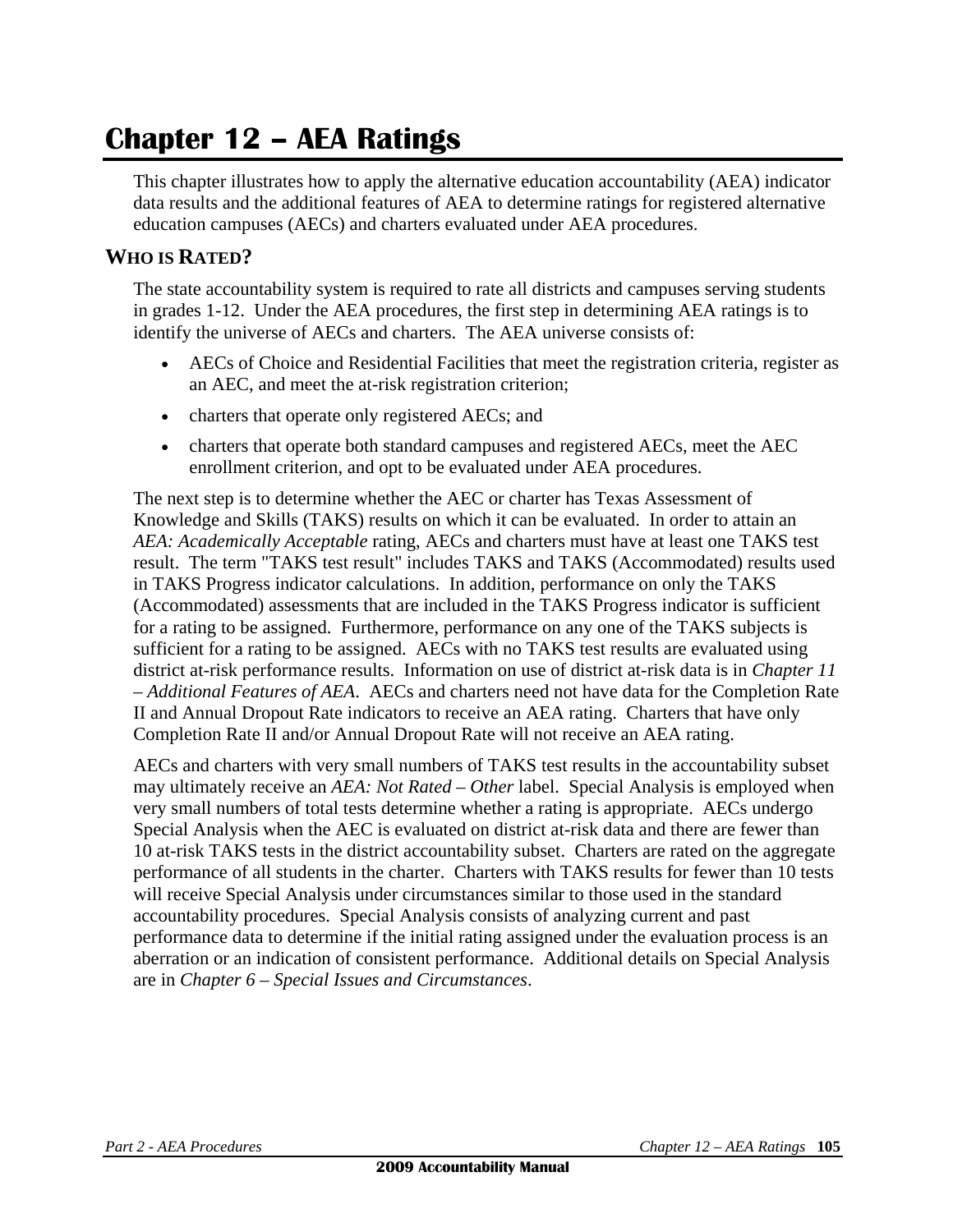### **AEA RATING LABELS**

Accountability rating labels for districts are specified in statute. Beginning in 2004, campuses are assigned the same labels as districts under the standard accountability procedures. Registered AECs and charters rated under AEA procedures are assigned three rating labels:

- *AEA: Academically Acceptable*
- *AEA: Academically Unacceptable*
- *AEA: Not Rated Other*

|                                      | AECs of Choice and<br><b>Residential Facilities</b>                                                                                                                     | Charters                                                                                                                                                         |  |  |
|--------------------------------------|-------------------------------------------------------------------------------------------------------------------------------------------------------------------------|------------------------------------------------------------------------------------------------------------------------------------------------------------------|--|--|
| AEA:<br>Academically<br>Acceptable   | Assigned to registered AECs with:<br>o at least one TAKS test (summed across<br>grades and subjects); or                                                                | Assigned to charters with at least one TAKS test<br>(summed across grades and subjects).                                                                         |  |  |
| AFA:<br>Academically<br>Unacceptable | o no TAKS test results and are evaluated<br>using district at-risk performance results.                                                                                 | Charters with fewer than 10 TAKS test results<br>receive Special Analysis.                                                                                       |  |  |
| AFA:<br>Not Rated – Other            | Assigned to registered AECs with:<br>o no students enrolled in grades tested; or<br>o no TAKS data in the accountability subset<br>or exit-level data on which to rate. | Assigned to charters with:<br>o no students enrolled in grades tested; or<br>o no TAKS data in the accountability subset<br>or exit-level data on which to rate. |  |  |
|                                      | Appendix K.                                                                                                                                                             | In 2009, this rating may be assigned to AECs and charters impacted by Hurricane Ike as outlined in                                                               |  |  |

### *Table 18: AEA Rating Labels*

Accountability ratings are final when the accountability appeals process for the year is completed in the fall following release of the ratings in July/August.

### **USING THE DATA TABLE TO DETERMINE AN AEA RATING**

In late June, completion/dropout data will be released to districts and campuses in the Texas Education Agency Secure Environment (TEASE). In late July, prior to finalizing all computations necessary for accountability ratings, preview data tables will be available for districts and campuses in TEASE.

These tables will *not* show a rating and will *not* provide calculations for Required Improvement. However, by using the preview data tables and the *2009 Accountability Manual*, districts can anticipate their ratings in advance of the TEA ratings release on July 31. *The preview data tables will contain unmasked data and must be treated as confidential.* The performance of individual students may be shown.

A sample unmasked preview data table for a campus serving grades 9-12 follows. This grade span includes data for all AEA indicators.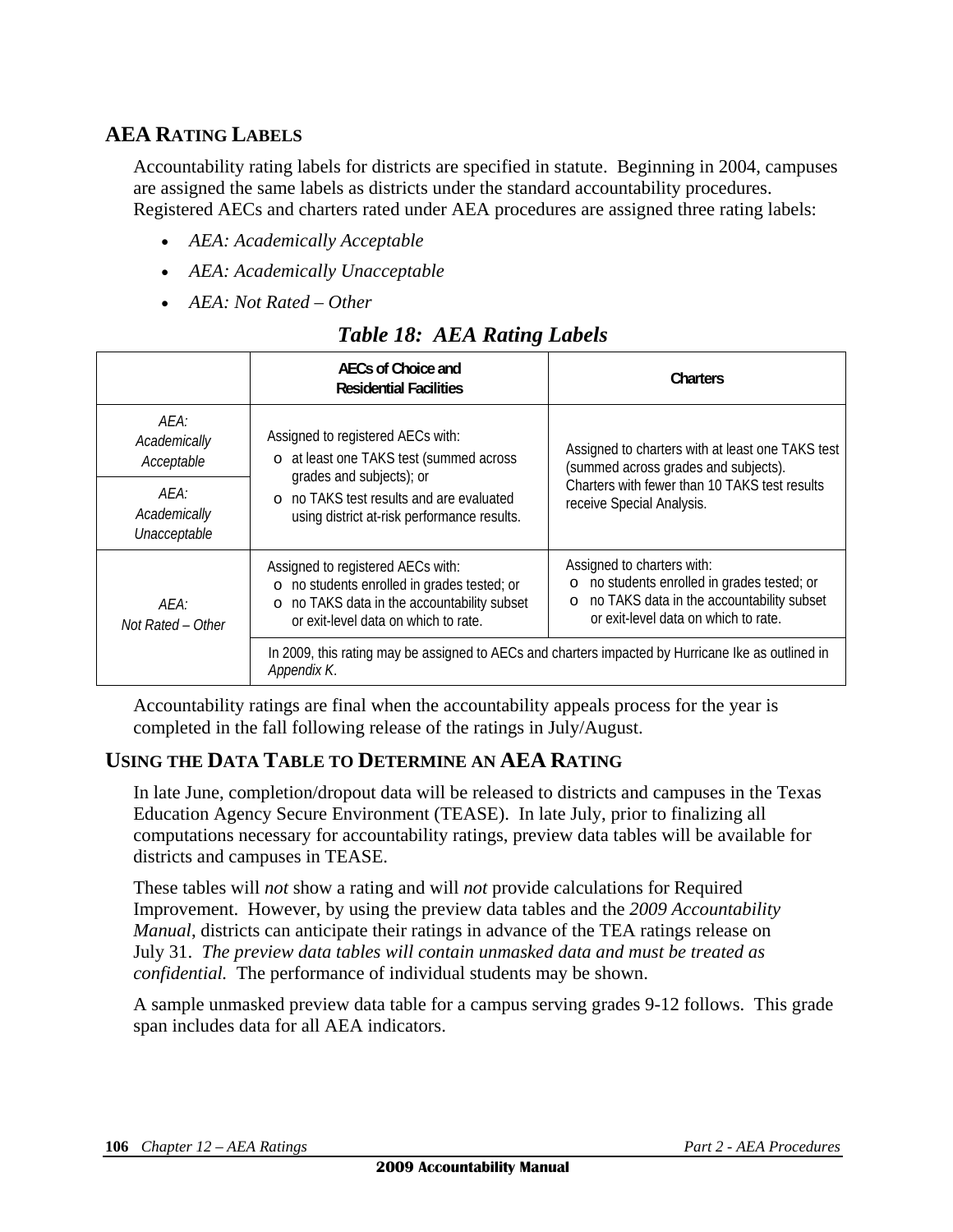### *Table 19: Sample AEA Data Table*

**6** 

July 2009 Texas Education Agency Page 1 of 2 **CONFIDENTIAL** 1 **1 2009 Preview Accountability Data Table** Alternative Education Accountability (AEA) Procedures

District Name: SAMPLE ISD Campus Name: SAMPLE ALTERNATIVE LEARNING CENTER Grade Span: 09 - 12 Campus Number: 999999999 % At-Risk: 75% **2 3**  Campus Type: AEC of Choice **4** Rating:

District at-risk TAKS data used. **5** District at-risk Completion Rate II used.

Analysis groups used to determine ratings are marked with an 'X.'

|                                                               | <b>District</b> | All            | African  |            |          | Econ   |
|---------------------------------------------------------------|-----------------|----------------|----------|------------|----------|--------|
|                                                               | At-Risk         | Students       | American | Hispanic   | White    | Disady |
| Texas Assessment of Knowledge and Skills (TAKS) (Grades 3-12) |                 |                |          |            |          |        |
|                                                               |                 |                |          |            |          |        |
| Analysis Groups Evaluated                                     | X               | X              |          |            |          |        |
| 2008-09 Progress Measure                                      |                 |                |          |            |          |        |
| # Tests Met Standard                                          | 33,197          | $\overline{2}$ | 0        | 2          | 0        | 2      |
| # Tests                                                       | 46.756          | 8              | 0        | 8          | $\Omega$ | 8      |
| % Met Standard                                                | 71%             | 25%            | $0\%$    | <b>25%</b> | $0\%$    | 25%    |
| Student Group %                                               | n/a             | 100%           | $0\%$    | 100%       | $0\%$    | 100%   |
|                                                               |                 |                |          |            |          |        |
| 2007-08 Progress Measure                                      |                 |                |          |            |          |        |
| # Tests Met Standard                                          | 26,881          | 3              | 0        | 3          | 0        | 3      |
| # Tests                                                       | 44.067          | 9              | 0        | 9          | $\Omega$ | 9      |
| % Met Standard                                                | 61%             | 33%            | $0\%$    | 33%        | $0\%$    | 33%    |
|                                                               |                 |                |          |            |          |        |
| Required Improvement                                          |                 |                |          |            |          |        |
| <b>Actual Change</b>                                          | 10              | -8             | $\Omega$ | -8         | 0        | -8     |
|                                                               |                 |                |          |            |          |        |
|                                                               |                 |                |          |            |          |        |

'n/a' indicates that the data are not applicable.

( *–* ) indicates that data are not available.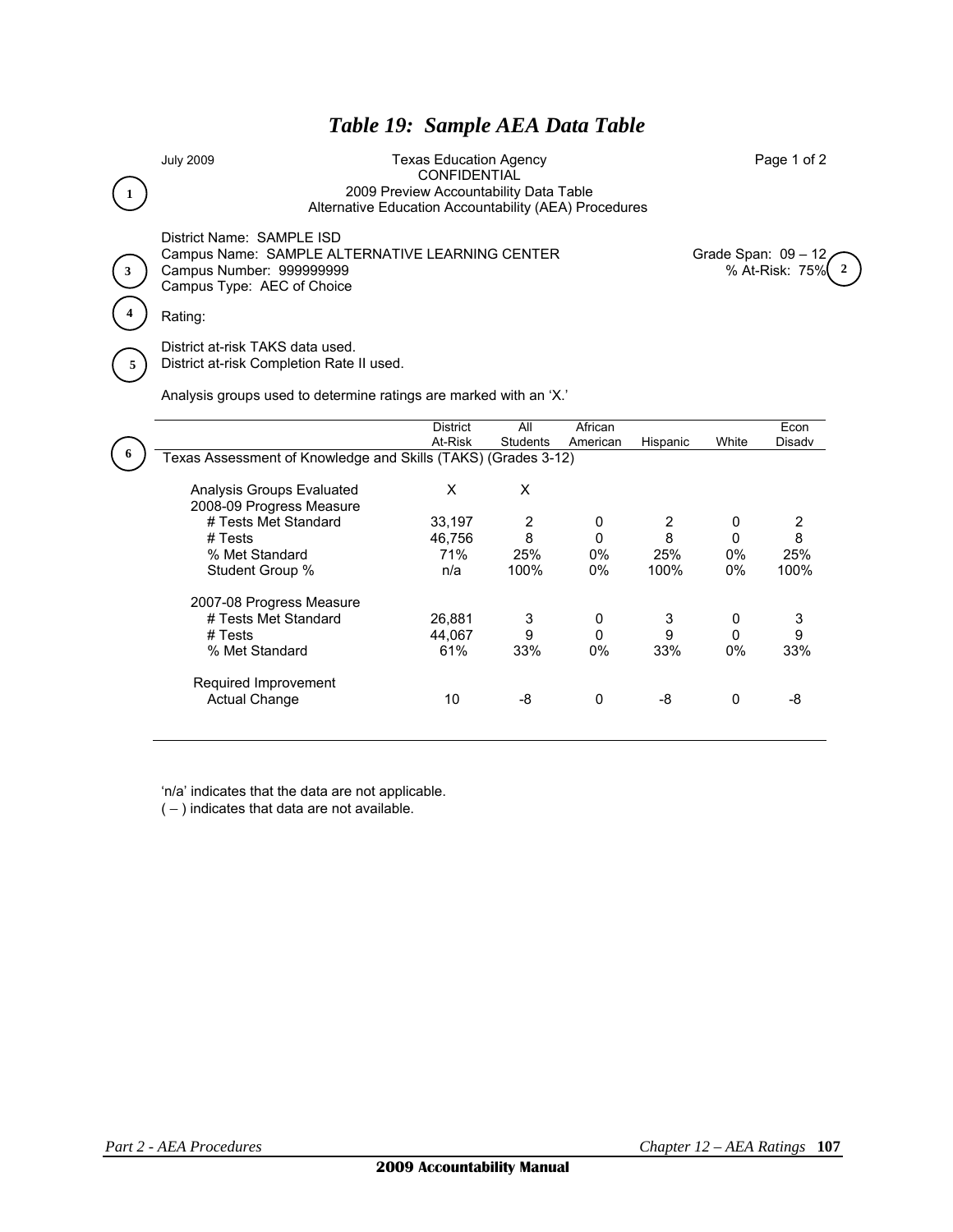### *Table 19: Sample AEA Data Table (continued)*

#### July 2009 Texas Education Agency Page 2 of 2 CONFIDENTIAL 2009 Preview Accountability Data Table Alternative Education Accountability (AEA) Procedures

District Name: SAMPLE ISD Campus Name: SAMPLE ALTERNATIVE LEARNING CENTER Grame: Grade Span: 09 - 12 Campus Number: 999999999 % At-Risk: 75% Campus Type: AEC of Choice

Rating:

District at-risk TAKS data used. District at-risk Completion Rate II used.

|  |  | Analysis groups used to determine ratings are marked with an 'X.' |  |  |  |
|--|--|-------------------------------------------------------------------|--|--|--|
|  |  |                                                                   |  |  |  |

|                                            | <b>District</b> | All             | African  |          |       | Econ   |
|--------------------------------------------|-----------------|-----------------|----------|----------|-------|--------|
|                                            | At-Risk         | <b>Students</b> | American | Hispanic | White | Disadv |
| Completion Rate II (Grades 9-12)           |                 |                 |          |          |       |        |
| Analysis Groups Evaluated<br>Class of 2008 | X               | X               |          |          |       |        |
| # Completers                               | 1,824           | 29              | n/a      | n/a      | n/a   | n/a    |
| # Non-completers                           | 181             | 24              | n/a      | n/a      | n/a   | n/a    |
| # in Class                                 | 2,005           | 53              | n/a      | n/a      | n/a   | n/a    |
| <b>Completion Rate</b>                     | 91.0%           | 54.7%           | n/a      | n/a      | n/a   | n/a    |
| Class of 2007                              |                 |                 |          |          |       |        |
| # Completers                               | 1,661           | 25              | n/a      | n/a      | n/a   | n/a    |
| # in Class                                 | 1,992           | 52              | n/a      | n/a      | n/a   | n/a    |
| <b>Completion Rate</b>                     | 83.4%           | 48.1%           | n/a      | n/a      | n/a   | n/a    |
| Required Improvement                       |                 |                 |          |          |       |        |
| <b>Actual Change</b>                       | 7.6             | 6.6             | n/a      | n/a      | n/a   | n/a    |
| Annual Dropout Rate (Grades 7-12)          |                 |                 |          |          |       |        |
| Analysis Groups Evaluated<br>2007-08       |                 | X               |          |          |       |        |
| # Dropouts                                 | 190             | 20              | n/a      | n/a      | n/a   | n/a    |
| # Students in Grades 7-12                  | 2,405           | 208             | n/a      | n/a      | n/a   | n/a    |
| Dropout Rate                               | 7.9%            | 9.6%            | n/a      | n/a      | n/a   | n/a    |
| 2006-07                                    |                 |                 |          |          |       |        |
| # Dropouts                                 | 31              | 6               | n/a      | n/a      | n/a   | n/a    |
| # Students in Grades 7-12                  | 1,464           | 94              | n/a      | n/a      | n/a   | n/a    |
| Dropout Rate                               | 2.1%            | 6.4%            | n/a      | n/a      | n/a   | n/a    |
| Required Improvement                       |                 |                 |          |          |       |        |
| <b>Actual Change</b>                       | 5.8             | 3.2             | n/a      | n/a      | n/a   | n/a    |

'n/a' indicates that the data are not applicable.

( *–* ) indicates that data are not available.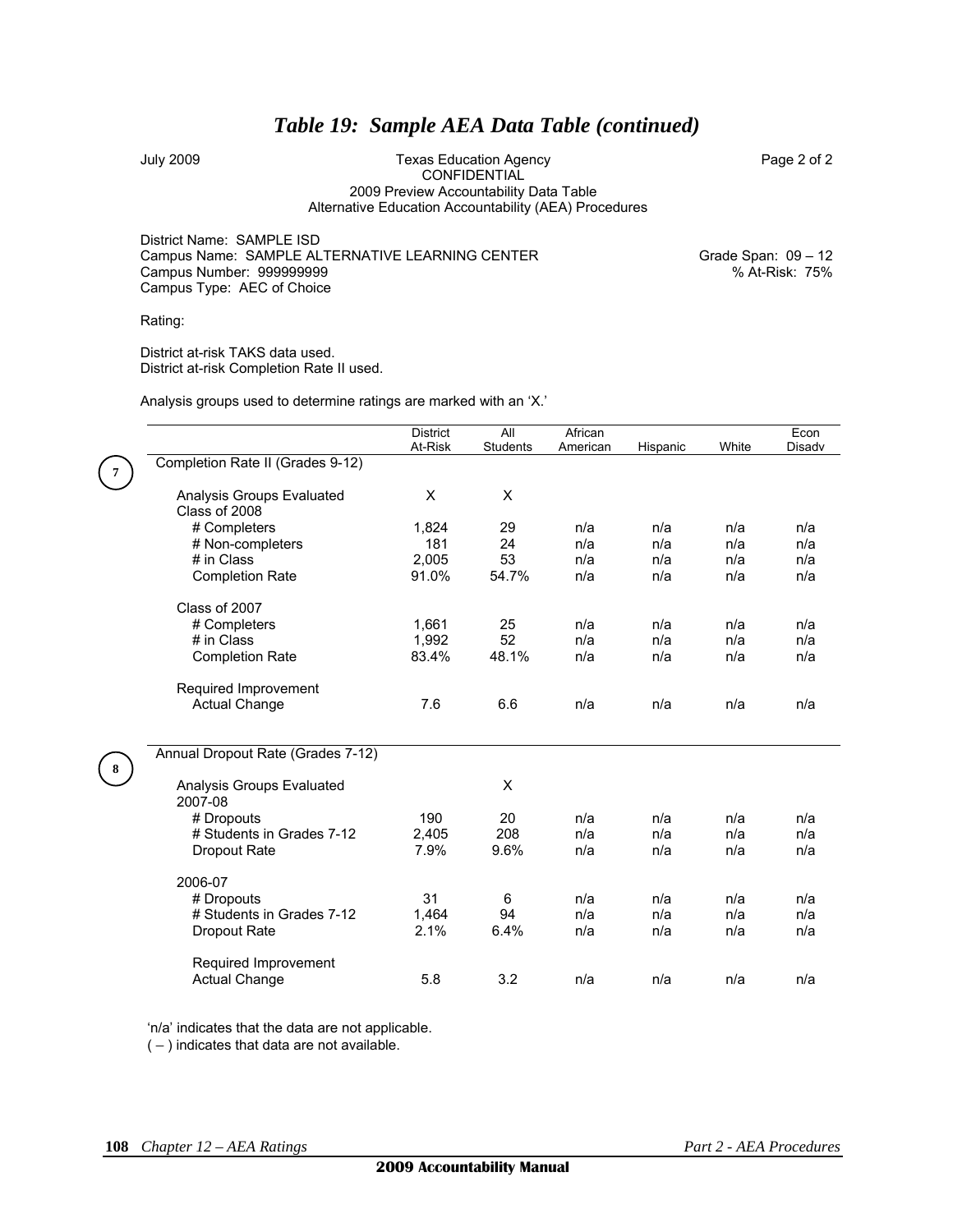The sample preview data table illustrates the types of information provided. *Chapter 10 – AEA Base Indicators* contains detailed information about each measure. The final AEA data table released in July may include minor modifications. An explanation of each numbered topic follows.

1. **Confidential**: Performance data are unmasked on the AEA data tables posted in TEASE. For this reason, personal student information may be shown. To be compliant with the federal *Family Educational Rights and Privacy Act* (FERPA), all unmasked data must be treated as confidential.

**Alternative Education Accountability (AEA) Procedures**: This indicates that the AEC or charter is rated under AEA procedures. Campuses not registered for evaluation under AEA procedures are evaluated under standard accountability procedures.

- 2. **% At-Risk**: All registered AECs must meet the at-risk registration criterion or the applicable safeguards in order to remain registered and be evaluated under AEA procedures.
- 3. **Campus Type**: Each AEC registered for evaluation under AEA procedures is designated as an AEC of Choice or Residential Facility.
- 4. **Rating**: AEA rating labels are not available for the preview data tables.
- 5. **Messages**: A complete list of messages that may appear on AEA data tables is provided later in this chapter.

**District at-risk TAKS data used**: If an AEC has no TAKS results or does not meet the 50% TAKS Progress standard based on results for fewer than 10 tests, then the AEC is evaluated on performance of at-risk students in the district.

If the AEC does not meet the performance standard based on district performance data of at-risk students, then Required Improvement is calculated using district performance data of at-risk students.

**District at-risk Completion Rate II used**: If the AEC of Choice does not meet the 60.0% Completion Rate II standard or demonstrate Required Improvement, does not meet minimum size requirements for All Students, or if the AEC of Choice serves students in any of grades 9-12 but does not have a Completion Rate II, then the AEC of Choice is evaluated on the Completion Rate II of at-risk students in the district.

If the AEC of Choice does not meet the accountability standard based on at-risk students in the district, then Required Improvement is calculated using Completion Rate II of at-risk students in the district.

6. **Texas Assessment of Knowledge and Skills (TAKS) (Grades 3-12)**: One of the three AEA base indicators on which AECs and charters are evaluated. The TAKS Progress indicator evaluates test results across grades and subjects.

**Analysis Groups Evaluated**: Analysis groups used to determine AEA ratings are marked with an 'X.'

**# Tests Met Standard**: The numerator used to calculate *% Met Standard –* TAKS grades 3-10 tests meeting the standard or projected to meet based on TPM and TAKS grade 11 tests meeting the standard or having a Texas Growth Index (TGI) score that meets the student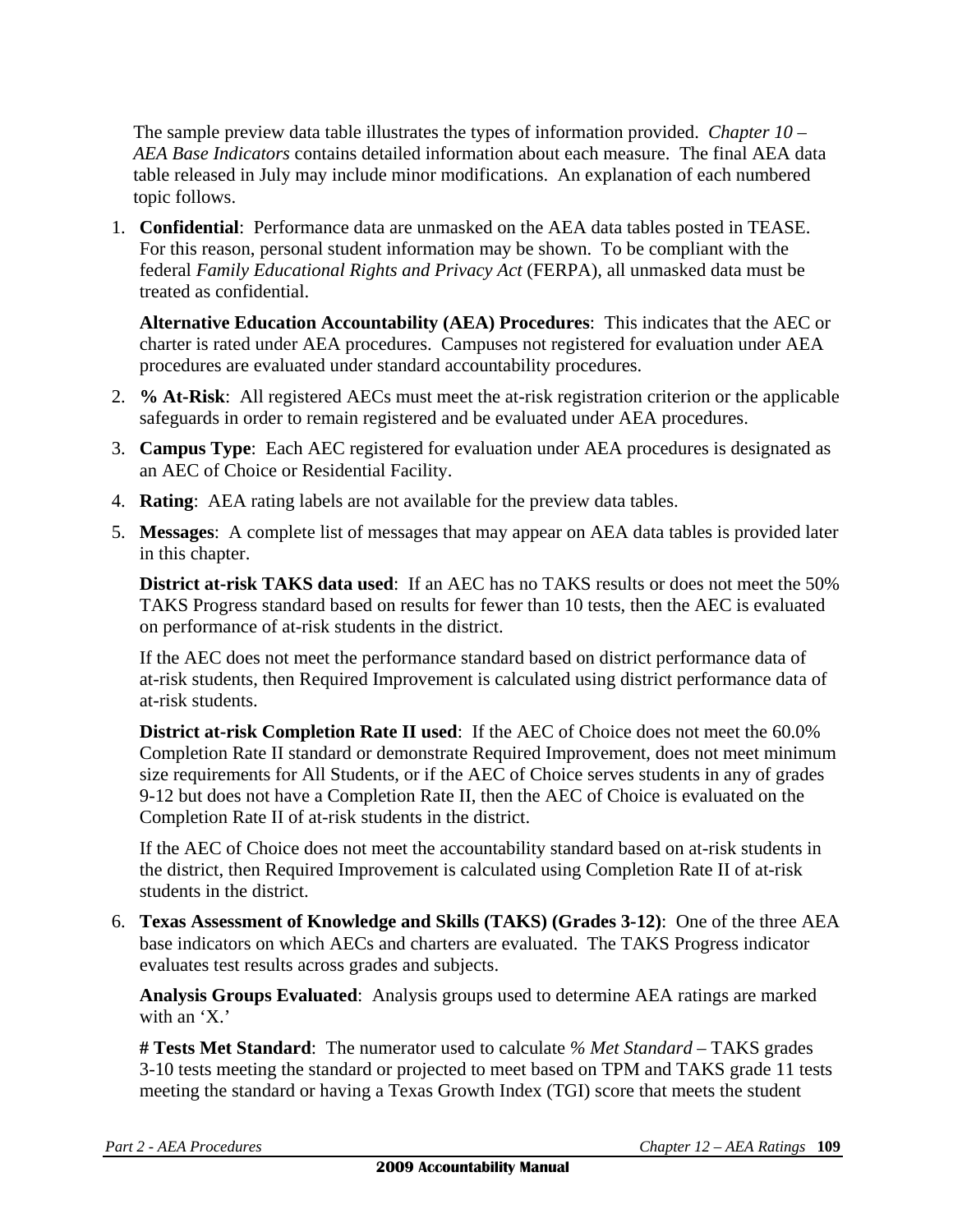growth standard of 0 (zero) or higher and exit-level retests meeting the standard at the spring administrations or in the previous fall or summer.

**# Tests**: The denominator used to calculate *% Met Standard –* TAKS tests taken and exitlevel retests meeting the standard at the spring administrations or in the previous fall or summer.

**% Met Standard**: The percent of tests that met the TAKS Progress standard.

**Student Group %:** Used to identify which student groups meet minimum size requirements for the indicator. TAKS performance is always evaluated for All Students and the following student groups meeting minimum size requirements: African American, Hispanic, White, and Economically Disadvantaged.

**TAKS Required Improvement**: Moves an AEC or charter to *AEA: Academically Acceptable* if the AEC or charter demonstrates sufficient improvement on the deficient TAKS measures to meet a standard of 50% within two years. Required Improvement is not calculated if the AEC or charter has fewer than 10 test results (for the student group) in 2008.

**Actual Change**: The difference between performance in 2009 and 2008. *Actual Change* is always shown when two years of data are available.

7. **Completion Rate II (Grades 9-12)**: One of the three AEA base indicators on which AECs of Choice and charters are evaluated. Completion Rate II counts graduates, continuing students (students who return to school for a fifth year), and General Educational Development (GED) recipients as completers. This longitudinal rate shows the percent of students who first attended grade 9 in the 2004-05 school year who completed or are continuing their education four years later. Residential Facilities are not evaluated on Completion Rate II.

**Analysis Groups Evaluated**: Analysis groups used to determine AEA ratings are marked with an 'X.'

**# Completers**: The numerator used to calculate Completion Rate II – number of completers.

**# Non-completers**: Number of grade 9-12 students designated as official dropouts.

**# in Class**: The denominator used to calculate Completion Rate II – number of students in the class.

**Completion Rate II**: The percent of students that completed high school – *# Completers* divided by *# in Class*.

**Completion Rate II (Grades 9-12) Required Improvement**: Moves an AEC of Choice or charter to *AEA: Academically Acceptable* if the AEC of Choice or charter demonstrates sufficient improvement on the Completion Rate II to meet a standard of 60.0% within two years.

**Actual Change**: The difference between the Completion Rate II for the Classes of 2008 and 2007. *Actual Change* must be equal to or greater than the *Improvement Required*. *Actual Change* is always shown when two years of data are available.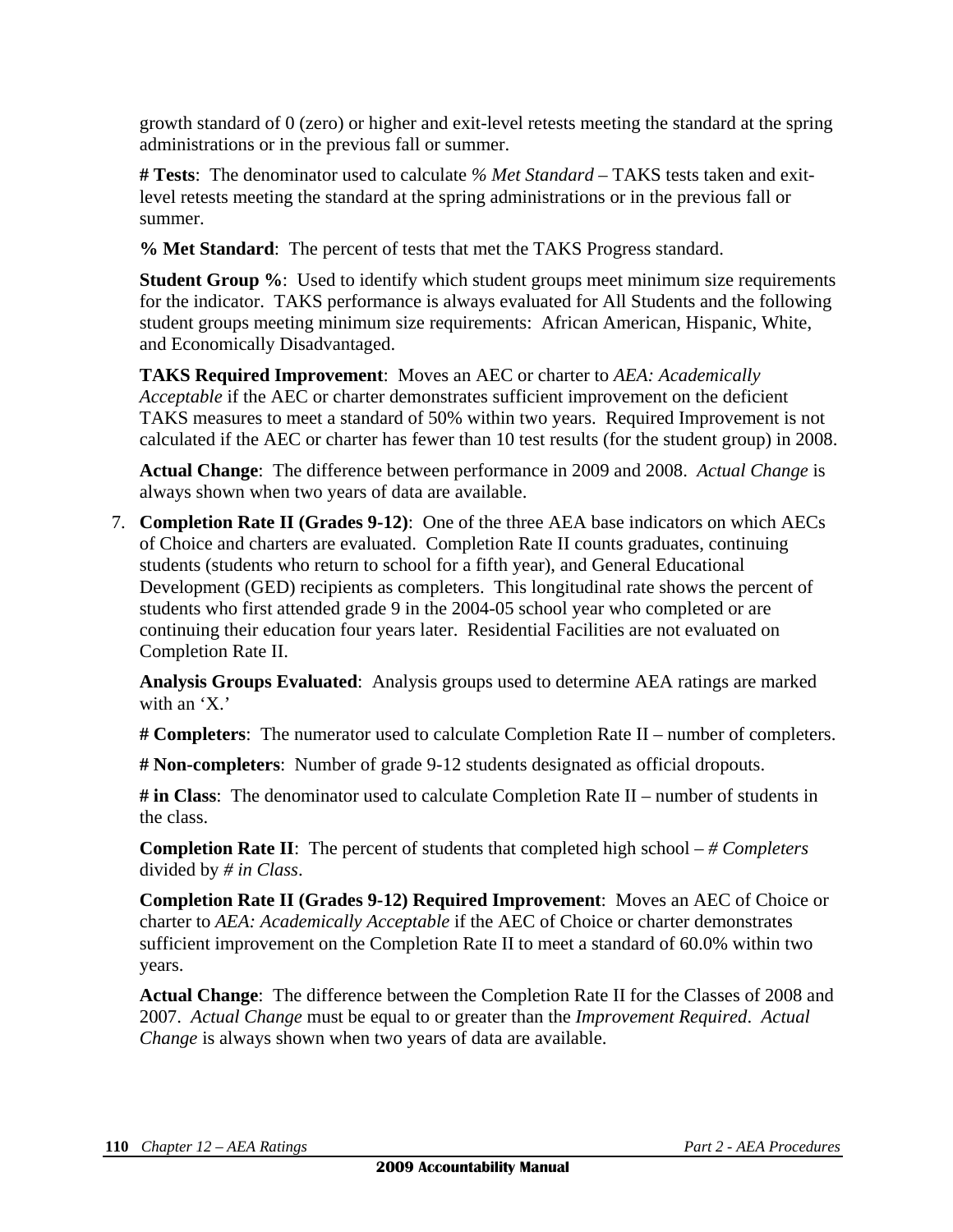In this example, Required Improvement will be calculated; therefore, *Met Minimum Size Requirements?*, *Improvement Required*, and *Met Required Improvement?* will be shown on the final data table.

8. **Annual Dropout Rate (Grades 7-12)**: One of the three AEA base indicators on which AECs and charters are evaluated. This annual rate is grade 7-12 dropouts as a percent of all students enrolled at the AEC or charter in grades 7-12 in a single school year.

**Analysis Groups Evaluated**: Analysis groups used to determine AEA ratings are marked with an 'X.'

**# Dropouts**: The numerator used to calculate Annual Dropout Rate – number of grade 7-12 students designated as official dropouts.

**# Students in Grades 7-12**: The denominator used to calculate Annual Dropout Rate – number of grade 7-12 students in attendance at any time during the school year.

**Dropout Rate**: The percent of students that dropped out of school – *# Dropouts* divided by *# Students in Grades 7-12*.

**Annual Dropout Rate (Grades 7-12) Required Improvement**: Moves an AEC or charter to *AEA: Academically Acceptable* if the AEC or charter demonstrates a sufficient decline in the Annual Dropout Rate to be at 20.0% in two years.

**Actual Change**: The difference between the 2007-08 and 2006-07 Annual Dropout Rates. *Actual Change* is always shown when two years of data are available.

### **FINAL DATA TABLES**

Preview data tables will be available only via TEASE prior to finalizing accountability ratings. Ratings will be released on July 31, 2009. Final data tables that include masked data will be online and available to districts and the public on July 31. See *Chapter 19 – Calendar* for other important dates.

The following will appear on the final data tables:

*Accountability Ratings*. AEA rating labels are:

- *AEA: Academically Acceptable*,
- *AEA: Academically Unacceptable*, or
- *AEA: Not Rated Other*.

*Messages*. When applicable, these messages appear in the top section of the data table after the rating label:

- District at-risk TAKS data used. (AEC only)
- District at-risk Completion Rate II used. (AEC of Choice only)
- District at-risk Annual Dropout Rate used. (AEC only)
- Residential Facilities are not evaluated on Completion Rate II. (Residential Facility only)
- This campus is not rated due to grade span. (AEC only)
- Charter operates only Residential Facilities. (charter only)
- Charter exceeds threshold for underreported students. (charter only)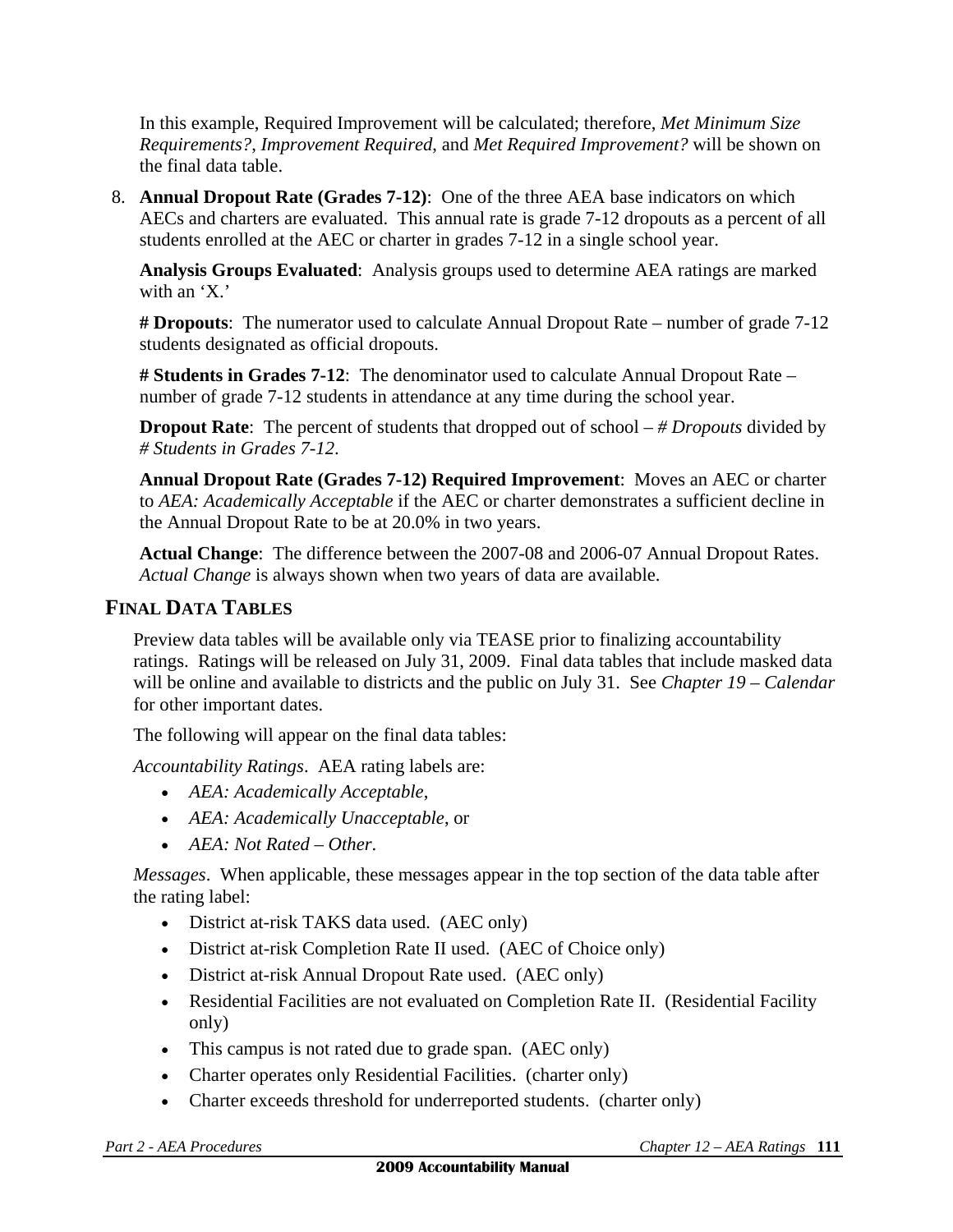- Special Analysis conducted. (AEC or charter)
- Completion Rate II not evaluated due to grade span, small numbers, or no data. (AEC of Choice or charter)
- Annual Dropout Rate not evaluated due to grade span, small numbers, or no data. (AEC or charter)
- Rating is not based on data shown in the table (Hurricane Ike Provision used). (AEC or charter)
- Campus data excluded from district rating calculation due to TEC  $\S 39.072(d)$ . (AEC only)
- This charter is not rated. All campus data are excluded from the district rating calculation due to TEC §39.072(d). (charter only)
- Rating changed due to an appeal. Data not modified. (AEC or charter)

*Required Improvement*. The final data table shows all calculations for Required Improvement when calculated:

- *Met Minimum Size Requirements?* "Y" or "N" is shown.
- *Actual Change* The difference between current-year and prior-year data.
- *Improvement Required* The amount of change needed for Required Improvement to be met.
- *Met Required Improvement?* If Required Improvement is calculated, "Y" or "N" is shown depending on the comparison of *Actual Change* to the *Improvement Required*.

### **MASKED DATA**

As in the past, performance on the data tables posted to the agency website is masked when there are very small numbers of tests or students in the denominator of the measure. Additionally, all performance at or near 0% or 100% is masked. It is necessary to mask data that potentially reveals the performance of a student in order to be in compliance with *FERPA*.

### **AEA SUMMARY**

Two tables follow that summarize the 2009 AEA procedures. *Table 20* provides an overview of the requirements for achieving the *AEA: Academically Acceptable* rating label. An AEC or charter must meet the criteria for every applicable measure to be rated *AEA: Academically Acceptable*. If the criteria are not met for every measure, then *AEA: Academically Unacceptable* is assigned.

For example, to be rated *AEA: Academically Acceptable,* an AEC or charter must satisfy all requirements for each indicator evaluated. As shown, AECs and charters can meet the criteria for the *AEA: Academically Acceptable* rating by either meeting an absolute performance standard or demonstrating Required Improvement for the indicators.

*Table 21* provides a detailed overview of the 2009 AEA procedures. For each of the indicators, *Table 21* provides a brief definition, use of district at-risk data, the rounding methodology, the standards, the accountability subset methodology, subjects, student groups, minimum size criteria, and application of Required Improvement.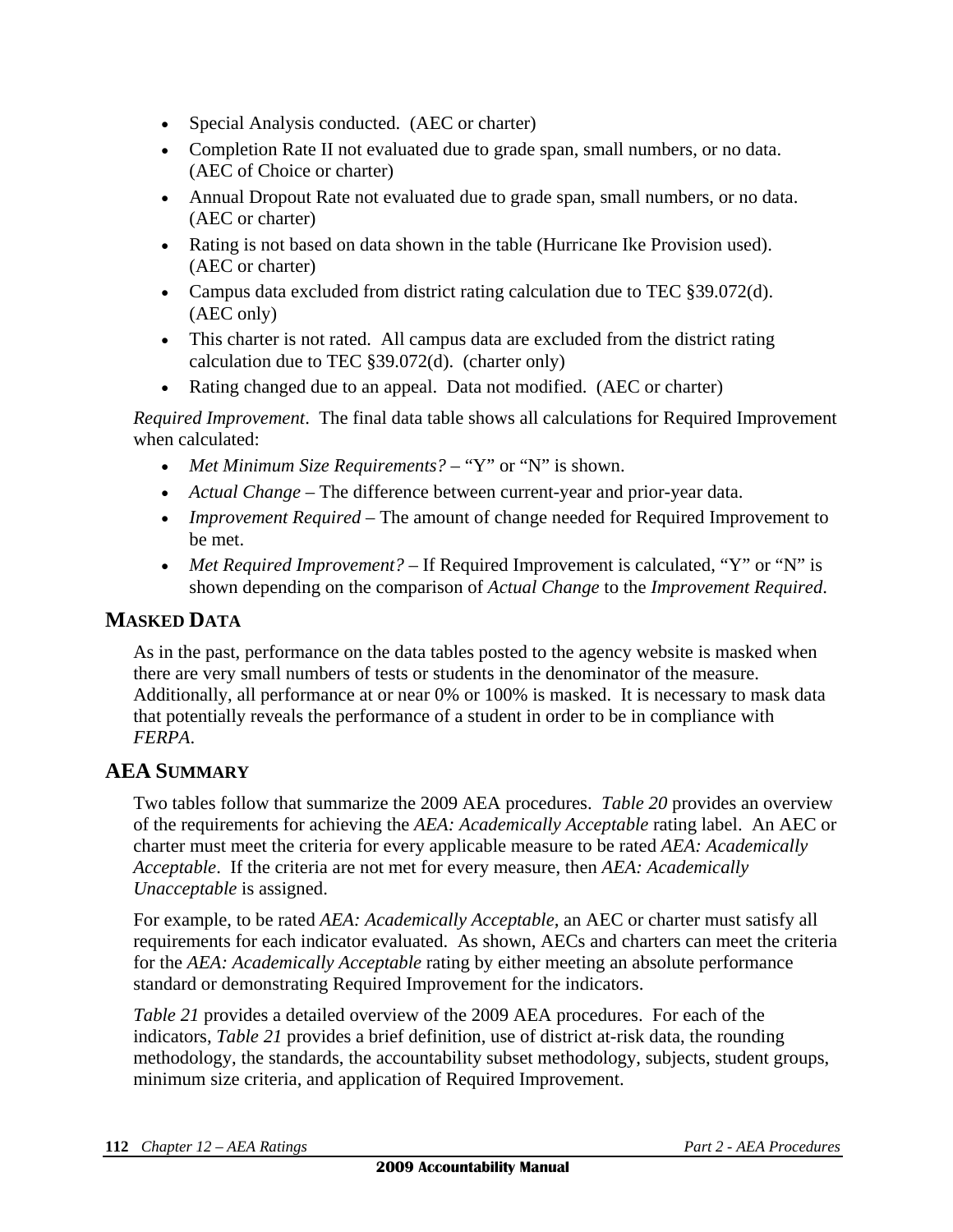| <b>Indicators/Features</b>                                                                          | <b>AECs of Choice</b>                                                                                                                                                                                              | <b>Residential Facilities</b>                                                                                      | <b>Charters</b>                                                                                                                                                    |  |  |
|-----------------------------------------------------------------------------------------------------|--------------------------------------------------------------------------------------------------------------------------------------------------------------------------------------------------------------------|--------------------------------------------------------------------------------------------------------------------|--------------------------------------------------------------------------------------------------------------------------------------------------------------------|--|--|
| <b>Assessment Indicator</b>                                                                         |                                                                                                                                                                                                                    |                                                                                                                    |                                                                                                                                                                    |  |  |
| <b>TAKS Progress</b><br>All Students and each<br>student group that meets<br>minimum size criteria: | Meets 50% Standard<br>or<br>Demonstrates Required Improvement (RI)                                                                                                                                                 | Meets 50% Standard                                                                                                 |                                                                                                                                                                    |  |  |
| African American<br>Hispanic<br>White                                                               | ωr<br>Meets 50% Standard Using District At-Risk Data<br>or                                                                                                                                                         | or<br>Demonstrates RI                                                                                              |                                                                                                                                                                    |  |  |
| Econ. Disadv.                                                                                       | Demonstrates RI Using District At-Risk Data                                                                                                                                                                        |                                                                                                                    |                                                                                                                                                                    |  |  |
| <b>Completion/Dropout Indicators</b>                                                                |                                                                                                                                                                                                                    |                                                                                                                    |                                                                                                                                                                    |  |  |
| <b>Completion Rate II</b><br>All Students only<br>(if minimum size criteria<br>are met)             | Meets 60.0% Standard<br>or<br>Demonstrates RI<br>or<br>Meets 60.0% Standard<br>Using District At-Risk Data<br>or<br>Demonstrates RI Using<br>District At-Risk Data                                                 | <b>Residential Facilities</b><br>are<br>not evaluated on<br>Completion Rate II.                                    | Meets 60.0% Standard<br>or<br>Demonstrates RI                                                                                                                      |  |  |
|                                                                                                     | Meets 20.0% Standard                                                                                                                                                                                               |                                                                                                                    |                                                                                                                                                                    |  |  |
| <b>Annual Dropout Rate</b><br>All Students only                                                     | or<br>Demonstrates RI                                                                                                                                                                                              | Meets 20.0% Standard                                                                                               |                                                                                                                                                                    |  |  |
| (if minimum size criteria<br>are met)                                                               | o٢<br>Meets 20.0% Standard Using District At-Risk Data<br>or                                                                                                                                                       | or<br>Demonstrates RI                                                                                              |                                                                                                                                                                    |  |  |
|                                                                                                     | Demonstrates RI Using District At-Risk Data                                                                                                                                                                        |                                                                                                                    |                                                                                                                                                                    |  |  |
| <b>Additional Features</b>                                                                          |                                                                                                                                                                                                                    |                                                                                                                    |                                                                                                                                                                    |  |  |
| <b>Required Improvement</b><br>(RI)                                                                 | RI is calculated for the TAKS Progress, Completion Rate II, and Annual Dropout Rate<br>indicators when the standards are not met and when prior year minimum size<br>requirements are met.                         |                                                                                                                    |                                                                                                                                                                    |  |  |
|                                                                                                     | TAKS data of at-risk students in the district are used<br>when the 50% standard and RI are not met based on<br>fewer than 10 tests or when there are no TAKS tests.                                                | Performance results of all                                                                                         |                                                                                                                                                                    |  |  |
| <b>Use of District At-Risk</b><br>Data                                                              | Completion Rate II of at-<br>risk students in the district<br>is used when the 60.0%<br>standard and RI are not<br>met or when students in<br>any grades 9-12 are served<br>but there is no Completion<br>Rate II. | <b>Residential Facilities</b><br>are not evaluated on<br>Completion Rate II.                                       | students in the accountability<br>subset are used in determining<br>the charter rating. The charter<br>rating is not limited to evaluation<br>of at-risk students. |  |  |
|                                                                                                     | Annual Dropout Rate of at-risk students in the district<br>is used when the 20.0% standard and RI are not met.                                                                                                     |                                                                                                                    |                                                                                                                                                                    |  |  |
| <b>Special Analysis</b>                                                                             | Special Analysis is conducted when there are fewer<br>than 10 at-risk TAKS tests in the district or charter.                                                                                                       | Special Analysis is conducted<br>when there are fewer than 10<br>TAKS tests in the charter.                        |                                                                                                                                                                    |  |  |
| <b>Data Integrity</b>                                                                               | None                                                                                                                                                                                                               | Charters are subject to<br>underreported student<br>standards, although the charter<br>AEA rating is not affected. |                                                                                                                                                                    |  |  |
| <b>Hurricane Ike Provision</b>                                                                      | For eligible charters and AECs, if the 2009 rating is AEA: Academically Unacceptable,<br>then the charter or AEC will be rated AEA: Not Rated - Other.                                                             |                                                                                                                    |                                                                                                                                                                    |  |  |

## *Table 20: Requirements for 2009 AEA: Academically Acceptable Rating*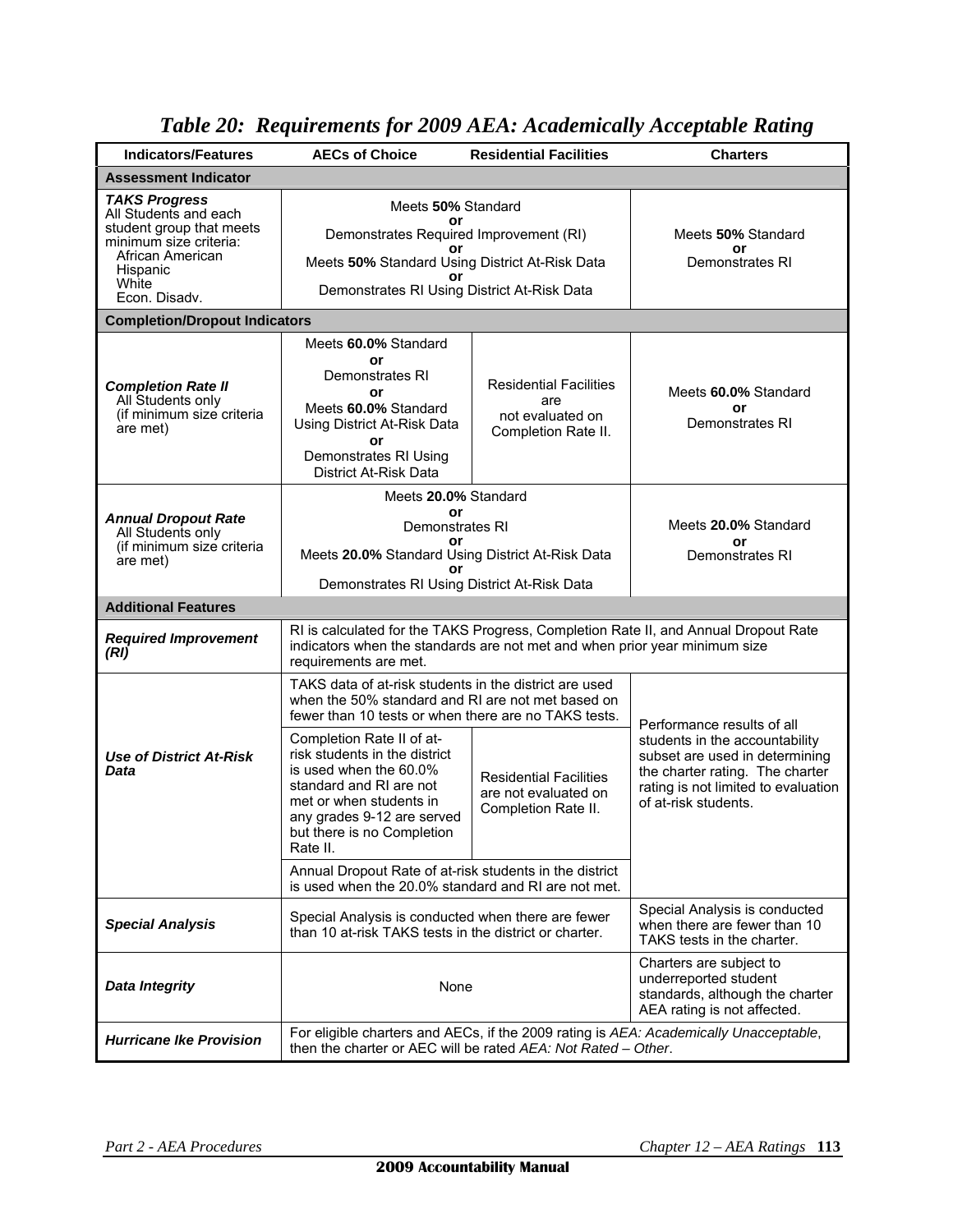|                                        | <b>TAKS Progress</b><br>Grades 3-12                                                                                                                                                                                                                                                                                                                                                                                                                                                                                                                                                                                                                                            | <b>Completion Rate II</b><br>Grades 9-12                                                                                                                                                                                                                                                                                                                                        | <b>Annual Dropout Rate</b><br>Grades 7-12                                                                                                                                                                                                                                                                                                          |  |  |  |
|----------------------------------------|--------------------------------------------------------------------------------------------------------------------------------------------------------------------------------------------------------------------------------------------------------------------------------------------------------------------------------------------------------------------------------------------------------------------------------------------------------------------------------------------------------------------------------------------------------------------------------------------------------------------------------------------------------------------------------|---------------------------------------------------------------------------------------------------------------------------------------------------------------------------------------------------------------------------------------------------------------------------------------------------------------------------------------------------------------------------------|----------------------------------------------------------------------------------------------------------------------------------------------------------------------------------------------------------------------------------------------------------------------------------------------------------------------------------------------------|--|--|--|
| <b>Use/Definition</b>                  | TAKS tests meeting the student<br>passing standard or meeting TPM<br>(grades 3-10) or meeting TGI (grade<br>11) and TAKS exit-level retests<br>meeting the student passing standard<br>at the spring administrations or in the<br>previous fall or summer divided by<br>total TAKS tests taken and TAKS<br>exit-level retests meeting the<br>standard.<br>Results are summed across grades<br>and subjects. Spanish results are<br>included. Second administration<br>results of grades 3, 5, and 8 reading<br>and grades 5 and 8 mathematics are<br>included. Make-up tests taken within<br>testing window are included. Some<br>TAKS (Accommodated) results are<br>included. | A prior year indicator that<br>evaluates graduates,<br>continuing students, and GED<br>recipients, expressed as a<br>percent of total students in the<br>Completion Rate II class.<br>AECs of Choice that do not<br>serve students in any of<br>grades 9-12 are not evaluated<br>on Completion Rate II.<br>Residential Facilities are not<br>evaluated on Completion Rate<br>Ш. | A prior year indicator that<br>evaluates the number of<br>grade 7-12 students<br>designated as official<br>dropouts divided by the<br>number of grade 7-12<br>students in attendance at<br>any time during the school<br>year.<br>If minimum size<br>requirements for All<br>Students are not met, then<br>do not evaluate Annual<br>Dropout Rate. |  |  |  |
| <b>District At-Risk</b><br>Data        | The AEC of Choice is<br>evaluated on Completion Rate<br>The AEC is evaluated on<br>II of at-risk students in the<br>performance of at-risk students in the<br>district if the AEC of Choice<br>district if the AEC does not meet the<br>does not meet the standard or<br>standard or demonstrate RI based on<br>demonstrate RI or if the AEC<br>fewer than 10 tests or if the AEC has<br>of Choice serves students in<br>no TAKS results.<br>any of grades 9-12 but does<br>not have a Completion Rate II.                                                                                                                                                                     |                                                                                                                                                                                                                                                                                                                                                                                 | The AEC is evaluated on<br>Annual Dropout Rate of at-<br>risk students in the district if<br>the AEC does not meet the<br>standard or demonstrate RI.                                                                                                                                                                                              |  |  |  |
| Rounding                               | <b>Whole Numbers</b>                                                                                                                                                                                                                                                                                                                                                                                                                                                                                                                                                                                                                                                           | One Decimal                                                                                                                                                                                                                                                                                                                                                                     |                                                                                                                                                                                                                                                                                                                                                    |  |  |  |
| <b>Standards</b>                       | 50%                                                                                                                                                                                                                                                                                                                                                                                                                                                                                                                                                                                                                                                                            | 60.0%                                                                                                                                                                                                                                                                                                                                                                           | 20.0%                                                                                                                                                                                                                                                                                                                                              |  |  |  |
| <b>Accountability</b><br><b>Subset</b> | Campus accountability subset holds<br>the AEC accountable for students<br>enrolled at the AEC on the fall<br>snapshot and testing dates, but does<br>not apply to exit-level retests.<br>District accountability subset holds<br>the charter accountable for students<br>enrolled at the charter on the fall<br>snapshot and testing dates, but does<br>not apply to exit-level retests.                                                                                                                                                                                                                                                                                       | Completion/Dropout data are attributed to the student's last<br>campus of attendance.                                                                                                                                                                                                                                                                                           |                                                                                                                                                                                                                                                                                                                                                    |  |  |  |
| <b>Subjects</b>                        | Mathematics, Reading/ELA,<br>Social Studies, Science, Writing                                                                                                                                                                                                                                                                                                                                                                                                                                                                                                                                                                                                                  | N/A                                                                                                                                                                                                                                                                                                                                                                             |                                                                                                                                                                                                                                                                                                                                                    |  |  |  |
| <b>Student</b><br><b>Groups</b>        | All Students and<br>African American.<br>Hispanic, White,<br><b>Economically Disadvantaged</b>                                                                                                                                                                                                                                                                                                                                                                                                                                                                                                                                                                                 | <b>All Students</b>                                                                                                                                                                                                                                                                                                                                                             | <b>All Students</b>                                                                                                                                                                                                                                                                                                                                |  |  |  |
| <b>Minimum Size Criteria</b>           |                                                                                                                                                                                                                                                                                                                                                                                                                                                                                                                                                                                                                                                                                |                                                                                                                                                                                                                                                                                                                                                                                 |                                                                                                                                                                                                                                                                                                                                                    |  |  |  |
| <b>All Students</b>                    | All Students tests are always<br>evaluated                                                                                                                                                                                                                                                                                                                                                                                                                                                                                                                                                                                                                                     | $\geq$ 10 dropouts (non-completers)<br>and<br>$\geq$ 10 students                                                                                                                                                                                                                                                                                                                | $\geq$ 10 dropouts<br>and<br>$\geq$ 10 students                                                                                                                                                                                                                                                                                                    |  |  |  |
| <b>Student</b><br>Groups               | 30-49 tests for the student group and<br>the student group represents at least<br>10% of All Students tests or at least<br>50 tests                                                                                                                                                                                                                                                                                                                                                                                                                                                                                                                                            | N/A                                                                                                                                                                                                                                                                                                                                                                             | N/A                                                                                                                                                                                                                                                                                                                                                |  |  |  |

### *Table 21: Overview of 2009 AEA Procedures*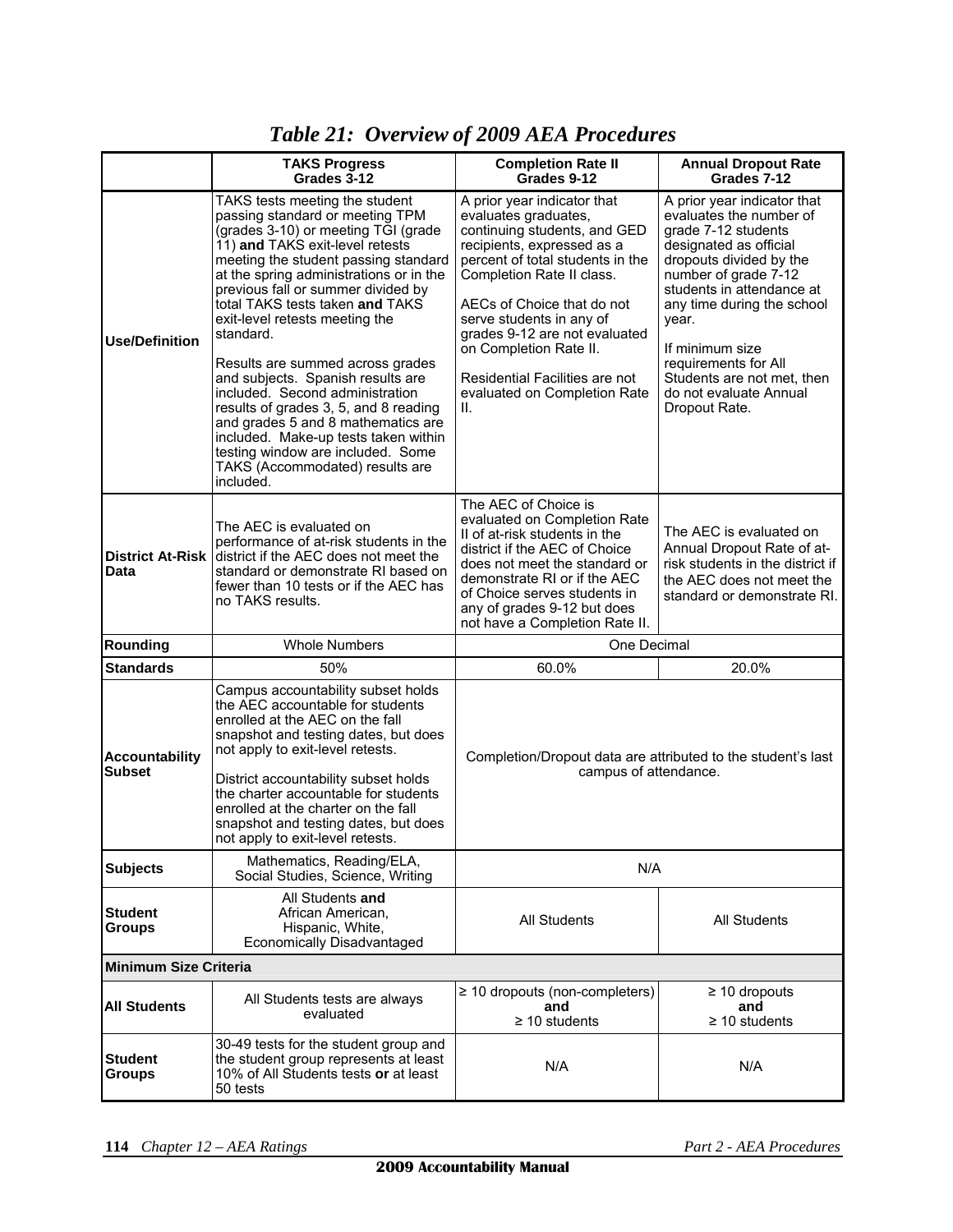|                                                                       | <b>TAKS Progress</b><br>Grades 3-12                                                                        | <b>Completion Rate II</b><br>Grades 9-12                                                                                                                                                          | <b>Annual Dropout Rate</b><br>Grades 7-12                                                                                                                                                                                  |  |  |  |  |  |
|-----------------------------------------------------------------------|------------------------------------------------------------------------------------------------------------|---------------------------------------------------------------------------------------------------------------------------------------------------------------------------------------------------|----------------------------------------------------------------------------------------------------------------------------------------------------------------------------------------------------------------------------|--|--|--|--|--|
| Required Improvement (RI) - A gate up to AEA: Academically Acceptable |                                                                                                            |                                                                                                                                                                                                   |                                                                                                                                                                                                                            |  |  |  |  |  |
| <b>Use/Definition</b>                                                 | The AEC or charter must<br>demonstrate sufficient gain in<br>TAKS Progress to be at 50%<br>within 2 years. | The AEC of Choice or charter<br>must demonstrate sufficient gain<br>in Completion Rate II to be at<br>60.0% within 2 years.<br>Residential Facilities are not<br>evaluated on Completion Rate II. | The AEC or charter must<br>demonstrate sufficient decline<br>in Annual Dropout Rate to be at<br>20.0% within 2 years.<br>Improvement will appear as a<br>negative number to<br>demonstrate decline in the<br>dropout rate. |  |  |  |  |  |
| <b>Actual Change</b>                                                  | 2009 performance<br>minus<br>2008 performance                                                              | Class of 2008 rate<br>minus<br>Class of 2007 rate                                                                                                                                                 | 2007-08 rate<br>minus<br>2006-07 rate                                                                                                                                                                                      |  |  |  |  |  |
| Improvement<br><b>Required</b>                                        | Gain needed to reach 50%<br>standard in 2 years                                                            | Gain needed to reach 60.0%<br>standard in 2 years                                                                                                                                                 | Decline needed to reach 20.0%<br>standard in 2 years                                                                                                                                                                       |  |  |  |  |  |
| <b>Minimum Size</b>                                                   | Meets minimum size in current<br>year and has at least 10 tests in<br>prior year                           | Meets minimum size in current<br>year and has at least 10 students<br>in Completion Rate II class in<br>prior year                                                                                | Meets minimum size in current<br>year and has at least 10<br>students in grades 7-12 in the<br>prior year                                                                                                                  |  |  |  |  |  |
| Rounding                                                              | <b>Whole Numbers</b>                                                                                       | One Decimal                                                                                                                                                                                       |                                                                                                                                                                                                                            |  |  |  |  |  |

### *Table 21: Overview of 2009 AEA Procedures (continued)*